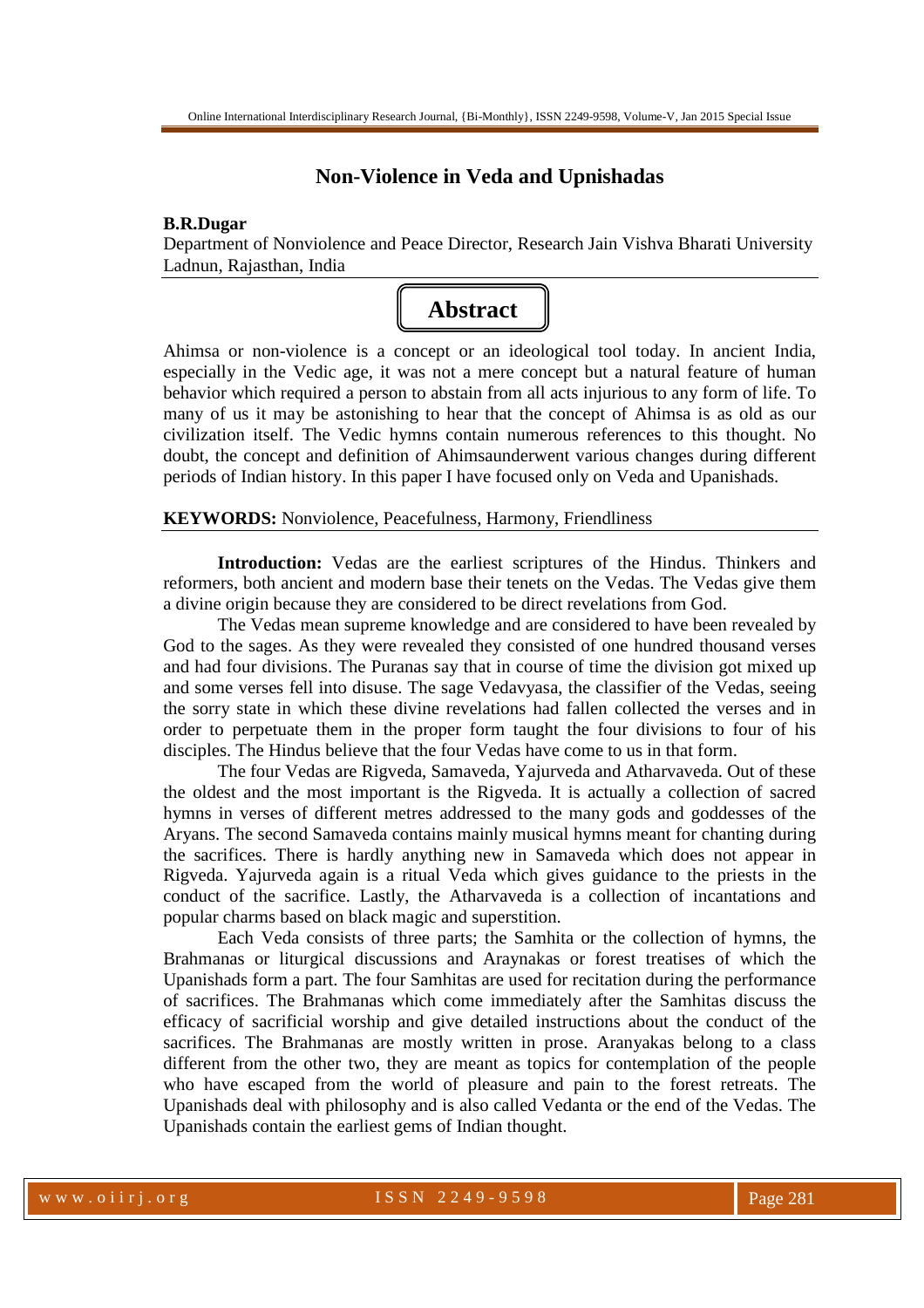#### *Ahimsa in Veda*

If we make a brief survey of the socio-ethical structure of the people of the Vedic age regarding their ways of living, their attitude towards others, the basis of their morality, their feelings about other inhabitants of the society, we can easily understand that their attitude towards themselves as well as towards others was suffused with a feeling of Ahimsa. They moved in the society in such a way that there existed social harmony and congenial atmosphere for all the beings. According to the Vedic tradition, people used to share their wealth with others. This notion was inspired by their belief that those who do not share their wealth according to their conception Indra subdues them. And this was the reason that the Vedic people prayed to the Lord to save them from the ill-thoughts of harbouring enmity towards anybody and they prayed to keep off all such thoughts. They had a desire to bear affection for all in the same way as a cow shows it to her new-born calf.**<sup>1</sup>**

The social structure of the Vedic society was based on the peaceful atmosphere and cooperation among the inhabitants of the society. A dutiful son was expected to be obedient to his father and to be like-minded with his mother. It was enjoined upon a woman to speak sweet and gentle words to her husband. The mutual relationship between a brother and a sister was expected to be agreeable; they used to speak with each other with good intentions.<sup>2</sup>The people were bound by a great sense of unity. They used to accomplish unitedly whatever they wanted. They worked jointly and spoke what was agreeable to each other. They liked to have a common community food and drink and were to worship Agni unitedly like spokes around a nave. They used to feel satisfied and therefore happy on the day they would be able to gain virtue, conquer evil and becomes guiltless. They disliked niggardliness and hatred against each other. A feeling of love towards everybody alongwith a great sense of duty and unity in performance of various deeds reflects the existence of an Ahimsaka behaviour prevailing in the society. They wanted to be dear to all whether friend or foe, noble or ignoble and loved fearlessness.

The Vedic prayers are full of a feeling of loving kindness, non-hatred, truth, righteousness and non-ill towards all. These ingredients are nothing but various constituents of Ahimsa. The people prayed to Lord Indra to instill in them fearlessness from all the quarters, from friend, enemy, known, unknown, day and night.<sup>3</sup> Fearlessness is one of the qualities of a non-violent person. Since fearless persons never harbour ill ideas for anybody so they are fearless in themselves and they provide fearlessness to all. Only violent persons are fearful for themselves and furious for others. In praying for fearlessness to Lord Indra, people wanted to be blessed with a non-violent attitude towards all. Only them they could become fearless. Violent persons are always engaged in wishing ill to others; in turn they themselves are fearful expecting revenge from others. When a person is non-violence, i.e. compassionate towards all and endowed with a feeling of friendliness, no fear prevails for him in any quarter.

The Vedic people used to keep the vow of righteousness. They sought it from Agni in their entreaties. While praying to gods they used to say,

"I shall keep the vow of righteousness. Bless me with strength therefore. May success attend to me. I enter from untruth to truth. I abandon untruth and accept truth".

The people prayed to gods to make them travelers on the path of righteousness and followers of honesty. They were keen to have good friends and prayed for bestowing on them good friendship. They made a devout request to God to lead them to riches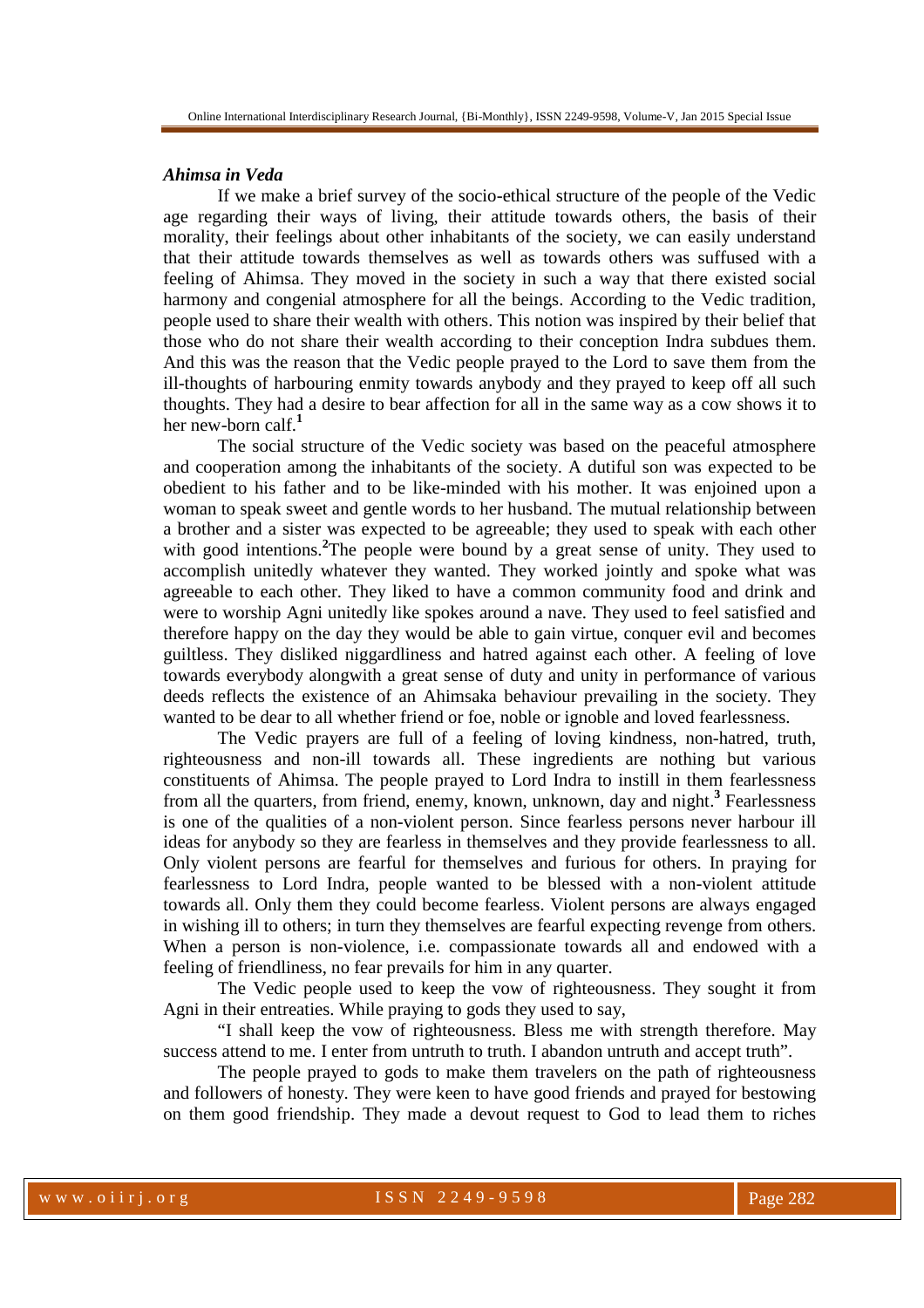through righteous means and remove every sin that made them wanderer and stray. Apart from the desires for riches, male progeny, domestic welfare, cattle, etc., the ancient people aspired for wisdom too and prayed to Varuna, Agni and Prajapati for the same.**<sup>4</sup>**They wanted peace within and peace without, in the sky, air, earth, plants, trees, all gods, universe, and everywhere. They wanted to be blessed with such a strength that would make all the creatures regard them as their friends and entreated gods for the same. This prayer for friendship shows the inner urge for friendliness, mutual trust, cooperation and help towards all that inhabit this universe. This non-violence attitude towards all the beings was deep-rooted in their hearts. It is noticeable in their various social and religious performances. Here are some illustrations which bear evidence as to how the concept of Ahimsa was alive among the people in its different forms.

Charity, one of the constituents of the feeling of compassion towards others, is praised in the Rigveda and prayers are offered for the welfare of those charity-minded persons who are desirous of giving.**<sup>5</sup>** To give charity means helping the needy by providing him necessary things. To help others, to be a well-wisher of others, to become sorrowful on seeing others in sorrow and to make efforts to put an end to their misery are the qualities which a believer in Ahimsa possesses. Ahimsa not only means non-violence or non-killing as is generally understood but it also embraces in its ambit certain other qualities such as compassion, charity, a feeling of loving kindness, universal friendliness, forgiveness, non-hatred passionlessness etc.

Apart from a feeling of charity in any of the ways for the needy and the persons in distress, references are also found regarding the cultivation of a feeling of universal friendliness which is one of the constituents of the concept of Ahimsa. In the Yajurveda a wish for universal friendliness is expressed:

"May all beings look at me with a friendly eye; may I do likewise, and may we all look on each other with the eyes of a friend".

These words could be taken to signify the various stages in the development of the concept of Ahimsa. First, a man desired that others might treat him a friendly way, then he found others desiring the same. A moral principle can be formulated when the friendly attitude is generalized, and the final proposition is:

"May every person look others with a friendly eye!"

The people of the Vedic age had an intent desire to get rid of all sorts of illthoughts and used to think of the day when they could win over evil and sin.**<sup>6</sup>** . They had a faith in the truthful speech. They wished and prayed that truthful speech might guard them. This devotion towards truth shows regard for morality which helps in the practice of *Ahimsa.* 

Further, the ancient people believed that helping others was to liberate oneself. They prayed to God to give them strength that might enable them to protect each other, to eat and dine together, to work together, to study for enlightenment so that they might live in unity and love without hating each other. And this behaviour served as a foundation for a harmonious social set-up with an *Ahimsaka*attitude among the inhabitants of that society. These illustrations mainly from the Vedas' show that the people of the Vedic times followed the virtues of charity, honesty, peace, a feeling of friendliness towards all, and unity.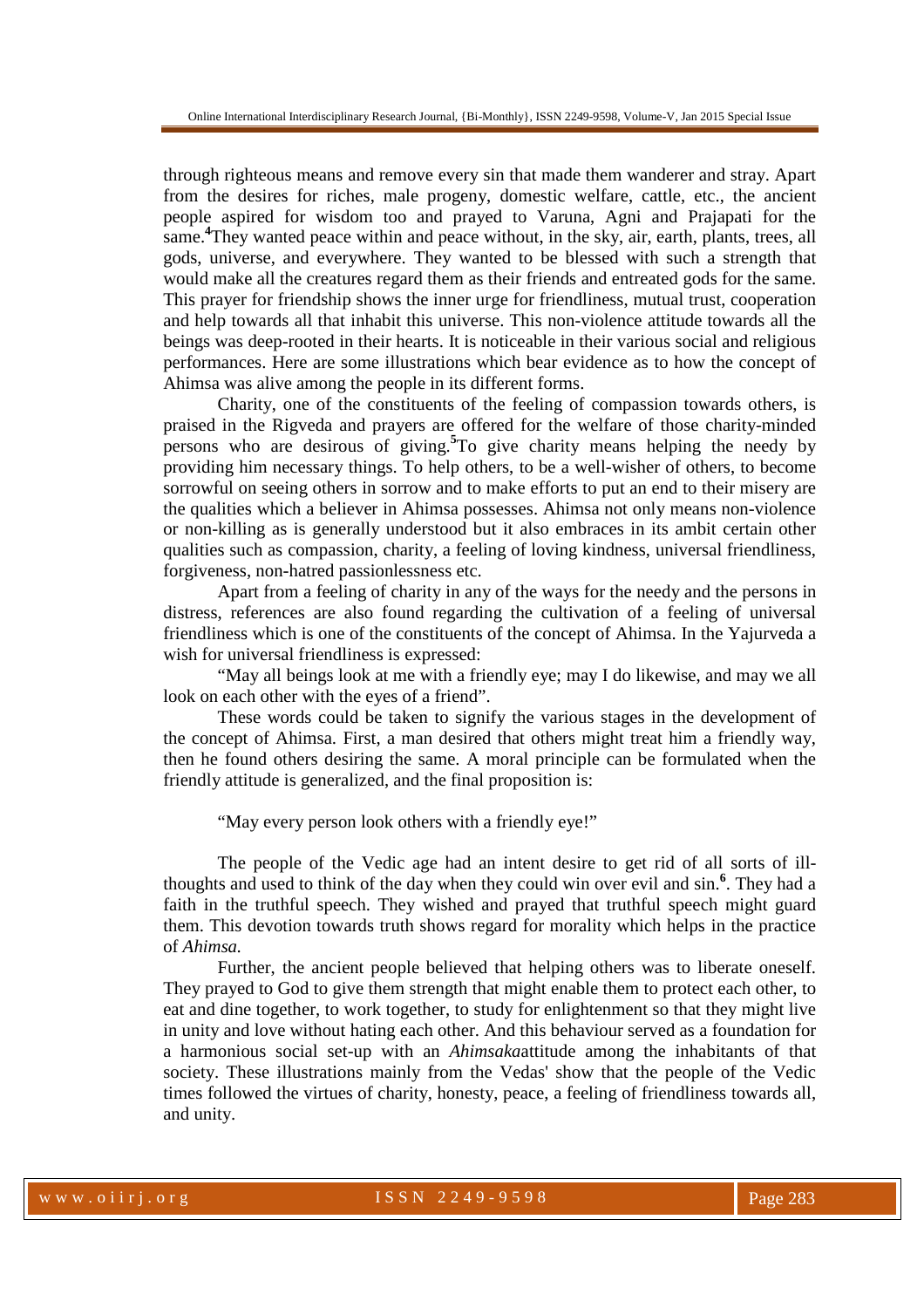Online International Interdisciplinary Research Journal, {Bi-Monthly}, ISSN 2249-9598, Volume-V, Jan 2015 Special Issue

Truly speaking, the qualities like charity, honesty, peace, benevolence, friendliness etc. are a state of mind and form the constituents of *Ahimsa.* Therefore, *Ahimsa* is also a state of our mind. It may be physical or vocal from the stand point of its manifestations through different doors of actions. The decision of doing such and such act appears at the sphere of out mind and accordingly it appears through physical or vocal door and materializes thereby. If a physical act or vocal act is performed which has no corresponding link with the mind, then it may not be a real form of an act, or if we claim to practice *Ahimsa* were physically and vocally having no hearing with mind it cannot be the real form of *Ahimsa.* It may only be an external soul. The description in the Vedas is very lively and clearly states that the ancient seers practiced *Ahimsa* in real sense of the term. It was a part of their being and thinking as well as their actions were saturated with this state of mind.

#### *Ahimsa in the Upanishads*

 The concept of *Ahimsa* was very much alive during the *Upanisadic age* too. The references appearing in *Brahadar*-an*yakopanisad, Narayanopanisad, TaittiriyaUpanisad, Kathopanisad, Prasnopanisad, Mundokopanisad* bear an evidence that the various virtues such as dan, compassion, kindness, self-control, practice of non-injury towards all beings, self-realization, equipoise of mind, sympathy and austerity were given importance in the society and these all in turn led to a non-violent atmosphere all around. According to *Brhadaranyakopanisad* one becomes good by good action and bad by bad action. The doer of good deeds becomes good and the doer of bad deeds be comes bad. Virtues make one virtuous and wickedness makes one wicked. Others, however, say that man consists of desires. As is his desire, so ii his will; so is the deed that he does. Whatever deed he does that he attains.**<sup>7</sup>** Thus people of the *Upanisadic*age had knowledge of goodness, virtue and vice. They believed in the reward of good deeds. The *Upanisads* appreciate noble will and noble desires and the nobility comes only when one's heart is saturated with the various attributes or constituents of *Ahimsa* which serve as the basis of any noble deed or any act of morality.

An interesting episode occurs in the *Brahdarayakopani*sad. The threefold offsprings of Prajapati-gods, men and demons-lived with their father as students of sacred knowledge. On the completion of their studies, gods requested Prajapati to give them his benediction. Prajapati uttered the letter 'da' which all the three off-springs understood in their own ways. The gods understood that Prajapati instructed them to control themselves-'Damayatta'. According to Sankara, gods are said to be naturally unruly and hence were asked to practice self-control to keep peace and harmony at the universal level. Men understood that they were instructed to give-'Datta'-for men by nature are avaricious and hence should distribute their wealth according to the best of their capacity. Demons understood that they were asked to be *compassionate-Dayadhvam.* Thedemons by nature are cruel, arid hence they were asked to be compassionate and kind to all. All the three virtues help a man in his effort to perfect himself in the practice of non-injury towards all. Self-control helps in overcoming the lustful passions, charity puts a stop in greed and the practice of compassion helps one in developing feeling for others and help others who are in misery. According to Sankara there are no gods other than the man. Devoid of self-control but possessed with good qualities, man is God. Greed does not allow man to improve upon himself and keeps man chained down as man. If cruel and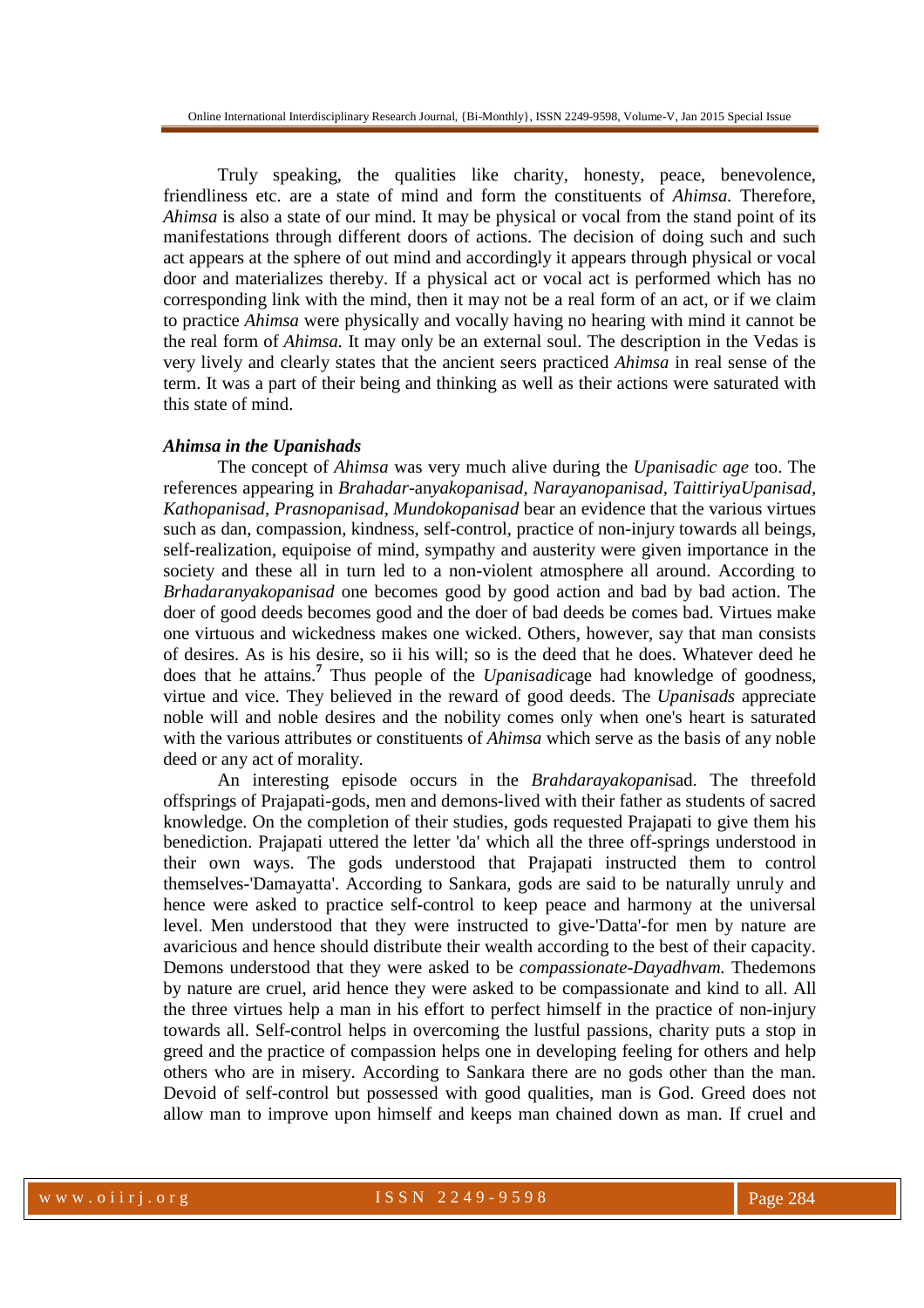bent upon injuring others, man is a demon. Man can attain all the three virtues that are a great help in realizing the true purpose of life-the self realization. A callous man may be called a demon in human form. This also confirms that infliction of injury upon others is to be vehemently denounced. A violent man is no better than a demon.

A mind of equipoise can be attained by the practice of self-denial that helps a man to face the joy and sorrow, without being elated and disheartened by happiness and misery. True compassion stands for helping others to get rid of their sorrows. It is not mere sympathy by lip. The word 'austerity' has been used for all the forms of selfcontrol.<sup>8</sup> Morality, truth, study of and listening to the sacred books peace, charity and sacrifice all are termedas austerity.

Towards the end of the *Chandogya Upanisad,* we find the parting advice to students that was given by Brahma to *Prajapati,* by *Prajapati*to Manu and by Manu to mankind. According to this advice, after having learnt the Vedas, he who settles down in a home of his own, continues the study of what he has learnt, concentrates all his senses into the self, practices non-injury to all creatures except at holy places; behaving thus throughout his life attains the world of Brahma and does not return to this world. Sankara translates *sarva-bhutani*as all creatures, both animate and inanimate. In this way, the concept of non-injury is to be extended to the animal world also:

## *Bhiksanimittamatanadinapiparapida syam<sup>9</sup>*

By this expression, Sankara means that even travelling as a mendicant causes pain to others but a mendicant is allowed to beg for alms at sacred places. Herein is found the culmination of *Ahimsa,* not to trouble others by being dependent on them or to talk of taking life of any creature whatsoever.

In the *Taittirriya Upanisad,* references are found where the teacher exhorts students to follow truth, virtue, welfare, prosperity; to revere parents, teachers and guests as God; to practise blameless deeds; to follow teachers in righteous deeds; to give up fear-, and to practise sympathy. Students, when in doubt are asked to follow the footsteps of *Brahmanas* who are competent to judge, devoted to good deeds, not led by others, not harsh and are lovers of virtue. And this is nothing but a path of *Ahimsa.* 

Radhakrishnan in his translation and commentary of the *Taittirriya Upanishad*  says that the *Brahmanas*have a spontaneity of consciousness which is expressed in love for all the beings. Their tenderness of sentiment and enlightened conscience should be the standard for all.**<sup>10</sup>**

The aim and theme of *Kathopanisad*is to teach charity. *Ahimsa* in reality means not to harm any person physically and apparently but to be sincere and cautious in not harming anyone. To make it more clear, one may not harm others apparently but his actions, words and thoughts, may not, in the long run, be injurious to others. Likewise, if a person gives in charity a worthy thing with faith, he follows *Ahimsa* in letter and spirit, whereas a thing given in charity by a person not with faith but only in name, discredits him as not following *Ahimsa* in spirit for in that case he is not charity minded in the real sense. *Ahimsa* demands sacrifice of all that is dear to us. *Kathopanisad*has distinguished these as two different things-pleasure and definiteness. Man's highest good lies not in pleasure but in moral goodness. Man is approached by both pleasant and good. The wise resort to good and the simple ones to pleasant, i.e., to enjoy the worldly pleasures.**<sup>11</sup>**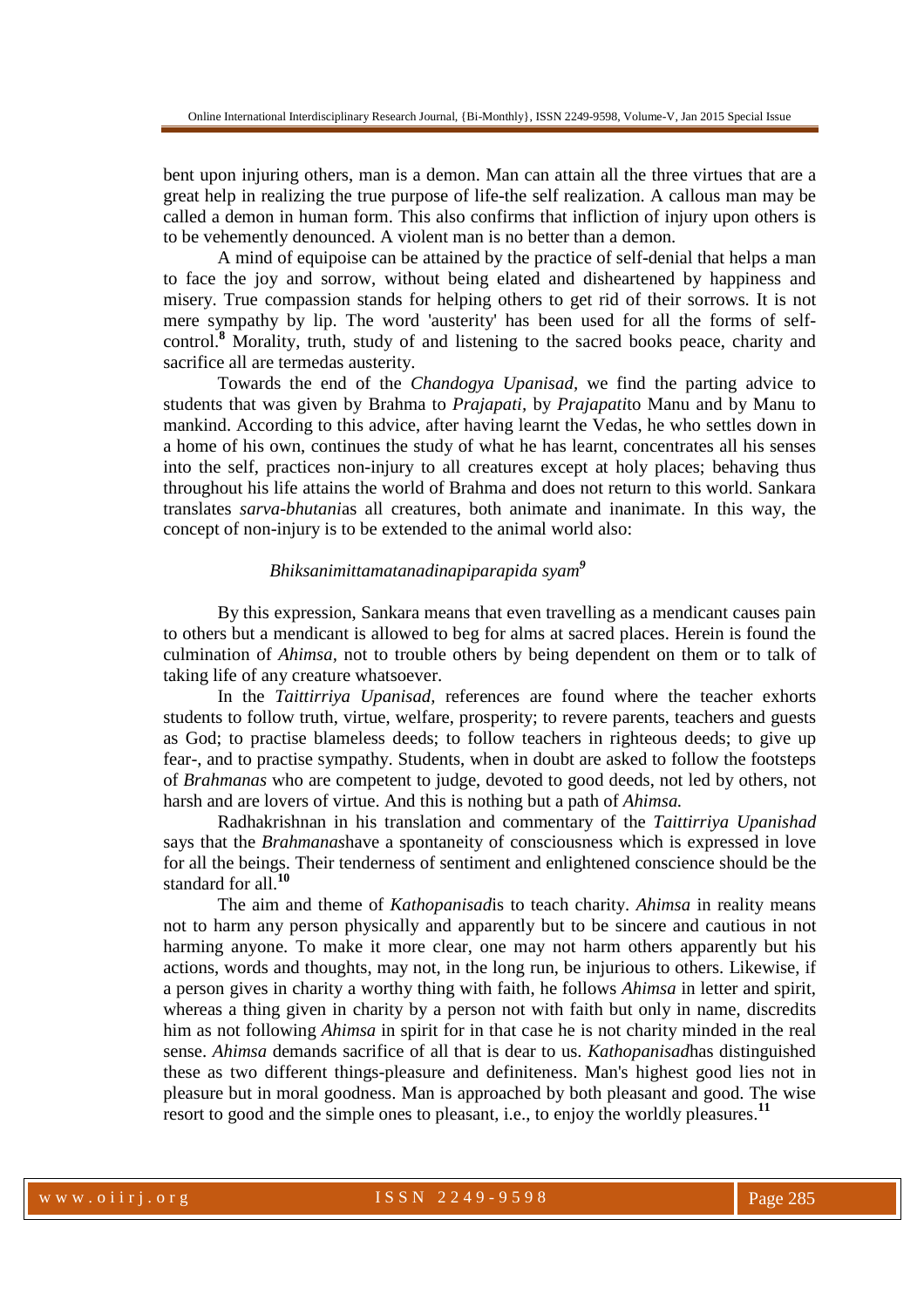The *Prasnopanisad* teaches us that Brahma, i.e., the knowledge cannot be got without austerity, chastity and faith. The seer Pippalada asked the seekers of *Brahman,* to live with him for one year more with chastity, austerity and faith.**<sup>12</sup>**A man of chastity loses his foremost quality as soon as he injures anyone in thought, word or deed. Austerity is self-restraint. A man of self-restraint sacrifices his sensual enjoyments for the sake of self-realization. He never yields to his carnal desires. To injure others in any way is to give in to a base desire. Right faith will not lead a man to such a step that may prove to be injurious and harmful to others.

Austerity, i.e., the *Tapas is* the root of the knowledge of self-goodness which is obtained by practising austerity; understanding is developed by goodness and knowledge of self comes by understanding. A body, burnt in the fire of austerity, has no cremation and does not require any *Sradha* ceremony like that cooked food that need not be cooked again. This shows the glory of *(Tapas)* that has its root in *Ahimsa.* When approached by Asvalayaua to instruct him in the knowledge of *Brahman* to free from impurities Lord Brahma advised him to seek Brahman by faith, devotion, meditation and concentration and not by work or by offspring or by wealth, but it is only by renunciation that one attains eternal life. This instruction emphasises the right faith, absence of craving for a son and money. Karma can also mean rituals that have been underestimated before the lust of meditation, concentration, faith and renunciation. Sankara also accords preference to knowledge.

As has already been clarified that knowledge of Atman requires power of understanding; power of understanding is developed by possessing goodness; and goodness is attained by practising austerity. Austerity is an all-inclusive word. It embraces all that is good and great. Ahimsa is to be given top-ranking position. All the foregoing illustrations clearly attest the fact that man's life is symbolically a sacrifice. Sacrifices in the Upanisads become self-denying act. For example, Bradaranyakopanisad opens with an account of Asvamedha, interpreting it as an act in which the individual offers the whole universe in place of the horse and by the renunciation of the world, attains spiritual austerity.**<sup>13</sup>**A man of self-denial lives in the world but is not of the world. He has no attachment to worldly attractions that compel one to harm and injure others. And it is here that the concept of *Ahimsa* is realized in true sense.

Thus *Ahimsa* was considered to be the highest virtue not in the Vedic age but also in the Upanisadic age. The people of the Upanisadic age were very conscious about their deeds. They believed that bad deeds result into something bad. They followed the various virtues such as Dan, non-injury, equipoise of mind towards all in all circumstances, sympathy, austerity, wishing welfare for others, charity, sacrifice for good for others, non-greedy behaviour at all levels etc. They not only followed the above virtues but they also strived for self-realization based on virtues.

## **REFERENCES:**

- 1. Atharvaveda, XXXVI.1
- 2. Ibid
- 3. Ibid
- 4. Yajurveda, XXXII. 14,15
- 5. Rigveda, 1,41,8,9
- 6. Ibid , X.37.2